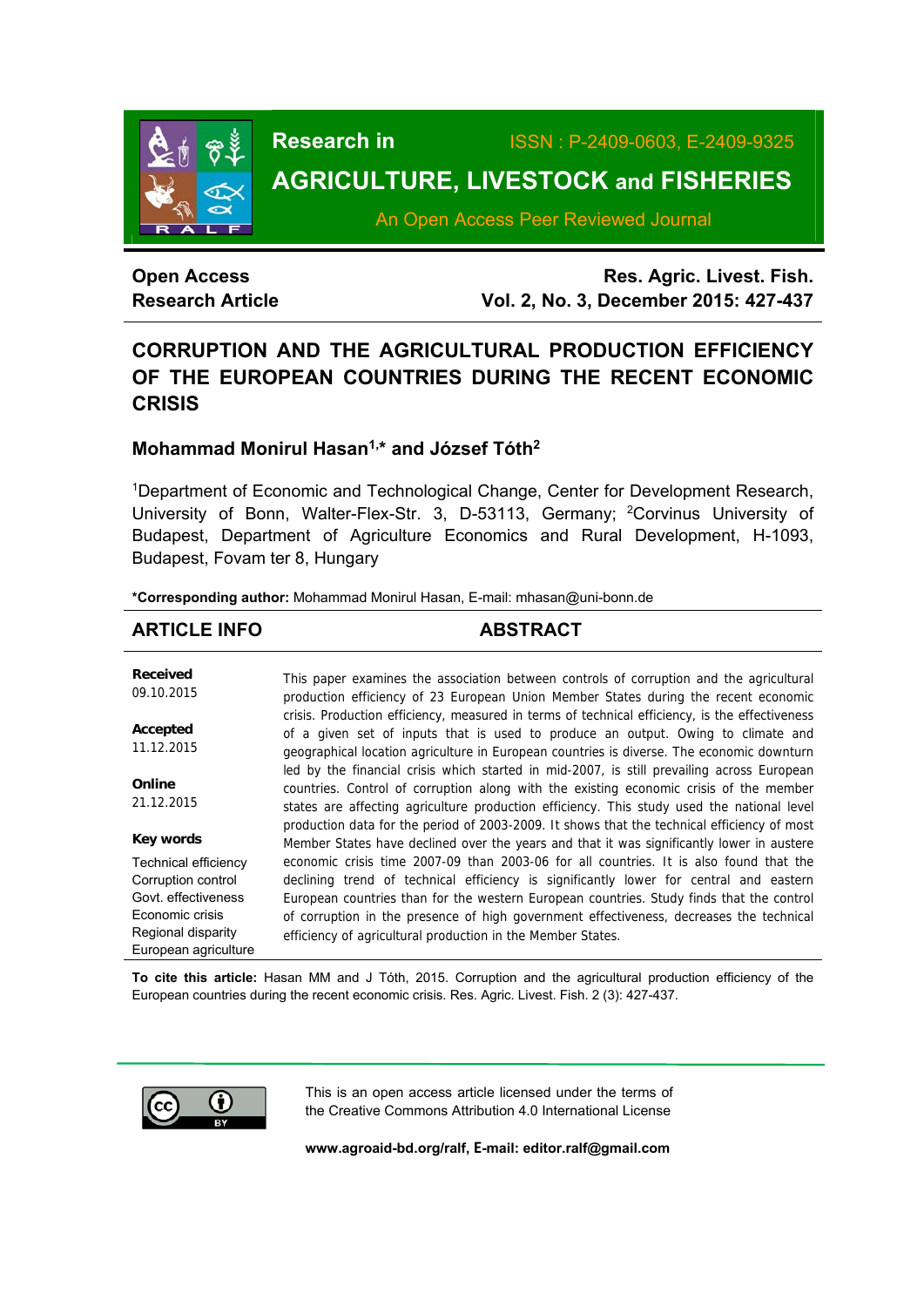### **INTRODUCTION**

Production efficiency, measured in terms of technical efficiency, is the effectiveness of a given set of inputs that is used to produce an output. A firm is supposed to be technically efficient if the firm produces the maximum output from the minimum quantity of inputs, such as land, labor, capital and technology. Agriculture in European countries is diverse due to climate and geographic locations. Furthermore, some European countries are restricting agricultural production due to market adjustment while some others are trying to produce as much as they can. The economic crisis that started in 2007, and is still ongoing, is spread across Europe and is going to impact the agricultural sector a lot. European Commission estimated that GDP will contract by about 4% in 2009 and by 0.1% in 2010, both in the EU-27 and in the Eurozone (EC, 2009). The longer-term consequences on potential output are however less clear. So there is an unclear impact on the overall economy including agricultural production in both the short and the long term. Our aim is to measure how technical efficiency of agriculture is affected by the control of corruption in the presence of government effectiveness in this period of economic crisis especially in 2003-09 and which part of Europe is being challenged by this declining technical efficiency.

The financial crisis has had a large negative impact on potential output in the short term and there is the prospect of a longer period of slow growth which could lead to economic depression (EC, 2009). But, according to literature, it is too soon to draw a complete and strong conclusion about the fate of the economy as a whole. The slow process of industrial restructuring due to credit constraints, the impaired system of capital allocation and structural rigidities can hurt the level and growth rate of Total Factor Productivity (TFP) in the medium to long term by locking up resources in relatively unproductive activities. Agriculture is the most important industry in Europe and the output of agricultural sector is being controlled in so many ways to meet the challenges of lower prices and higher payments to the farmers. But the production efficiency is in question year by year. What is going on in this particular issue? Does control of corruption affect technical efficiency due to economic recession in European Union (EU) Member States? In this paper we observe technical efficiency in recent years. We also use the control of corruption and government effectiveness variables to test whether the technical efficiency changes over. Furthermore we analyze the statistical significance of the changes in the technical efficiencies of the EU Member States during the period 2007-2009 using panel data econometric regression model.

#### **Literature review**

Some authors calculated the technical efficiency in European countries for specific products. Zhu *et al*. (2008a) calculated technical efficiency during the period 1995-2004 for dairy farms in EU Member States. Carroll *et al*. (2009) reported that in the period 1996-2006 the technical efficiency changed for several production types in Ireland. Some authors (e.g. Morrison Paul *et al*., 2000; Brümmer *et al*., 2006; and Lambarra *et al*., 2009) compared the impact of policy reform on technical efficiency.

The effect of farm size on technical efficiency is being investigated using various indicators of size as there is no consensus on the best measure for size in agriculture. Total output produced (e.g. Latruffe *et al*., 2004); utilized agricultural area (e.g. Nasr *et al*., 1998; Munroe, 2001; Helfand and Levine, 2004; Hadley, 2006; Rios and Shively, 2006; Latruffe *et al*., 2008a; Carroll *et al*., 2009); number of cows or pigs (Weersink *et al*., 1990; Sharma *et al*., 1999; Brümmer and Loy, 2000; Hadley, 2006; Tonsor and Featherstone, 2009); farm value added (Hallam and Machado, 1996); labour used or assets (e.g. Bojnec and Latruffe, 2007) are all being used as inputs for the technical efficiency score calculation.

To capture the effect of agricultural policy reform on technical efficiency, some authors (e.g. Morrison Paul *et al*., 2000; Brümmer *et al*., 2006; Carroll *et al*., 2009; Lambarra *et al*., 2009) used year-specific dummy variables to capture policy changes. Several authors, such as Weersink *et al*. (1990), Hallam and Machado (1996), Sharma *et al*. (1999), O'Neill and Matthews (2001), Rezitis *et al*. (2003), Helfand and Levine (2004), Latruffe *et al*. (2008b), Zhu *et al*. (2008b), Tonsor and Featherstone (2009) and Bakucs *et al*. (2010) included location dummies such as state, regional or country level in their regression of farm technical efficiency scores to see the regional disparities. Zhu *et al*. (2008b) found that being located in Less Favourable Areas (LFA) decreased the technical efficiency of Greek olive farms during the period 1995-2004. The fact that a location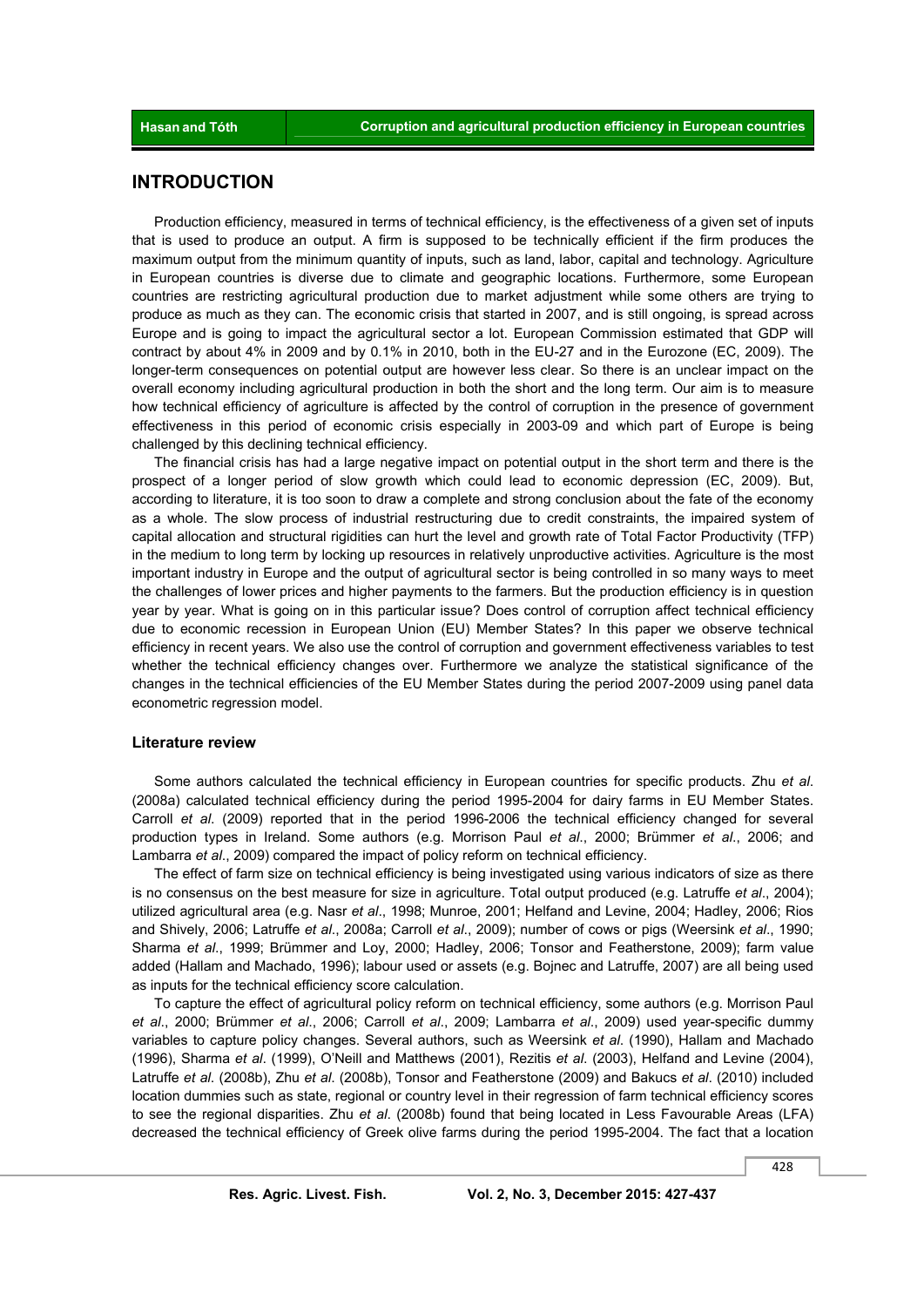600 metres above sea level reduced Slovenian farms' technical efficiency in 1995-1996 was shown by Brümmer (2001). Technical efficiency is found consistently negative in most studies such as Giannakas *et al*. (2001), Rezitis *et al*. (2003), Hadley (2006), Zhu *et al*. (2008a), Latruffe *et al*. (2008b) and Bakucs *et al*. (2010).

 Corruption works to 'grease the economy' in highly regulated and bureaucratic economies. Corruption could increase economics development because illegal practices works as "speed money" could surpass bureaucratic delays which in turn increases government effectiveness (Hasan, A. et al., 2014 and Wei, 1998). Corruption starts working well for the low level of economic development and becomes harmful to growth for the high level of economic settings (Méndez and Sepúlveda, 2006); Neeman et al. (2008); Méon and Weill (2010). In highly regulated countries corruption can increase the enterprise efficiency and productivity. Dreher and Gassebner (2011) found that the existence of a larger number of procedures and higher minimum capital requirements are detrimental to entrepreneurship. So corruption reduces the negative impact of regulations on entrepreneurship in highly regulated economies. Similar results are also found by Leff (1964); Leys (1965); Huntington (1968); Beck and Mahler (1986); Lien (1986) and Vial and Hanoteau (2010), establishing that corruption increases efficiency. So it is more likely that being a country with less and lesser corruption with effective governance may reduce the aggregate technical efficiency of agricultural sector. Government effectiveness is positively associated with technical efficiency scores which is found from analysis of Evans and others done in 2000 (Grigoli, Francesco and Ley, Eduardo, 2012).

Economic recession reduces production-specific organization capital by unsettling normal production, distribution, marketing and inventory strategies which lead to the reduction of production efficiency (Ohanian, 2002). 'Organizational capital' refers to the knowledge firm use to organize production (Prescott and Visscher, 1980). Changes in organizational capital are important for production technology which may fall during Economic depression resulting the reduction of production efficiency (Ohanian, 2002). The reduction of efficiency occurs by chief managers to shift time away from production and into search activities. Reduced amount of managerial labor input to organizing and planning production lowers efficiency. The economic crisis during 2007-09 also has created the same vibration to the agricultural technical efficiency in the European countries.

Economic literatures is focusing on technical efficiency by investigates its nature and the determinants of technical efficiency. Many papers highlighted on the specific country or a product to see the technical efficiency but less focus on the cross country comparison especially in the time of austere economic crisis. Most papers talk about corruption and government effectiveness and also efficiency. But role of control of corruption to agricultural technical efficiency in the presence of high government effectiveness is scant in the literature. Hence it becomes more relevant especially in the context of austere economics crisis of Europe. This paper contributes to the study of how control of corruption is associated with the declining trend of agricultural technical efficiency during the economic crisis time especially in the cross country comparison.

#### **Data**

For our analysis of agriculture productivity we used World Bank data. The aggregate agricultural output and inputs of each EU Member State during the period 2003-2009 were used. There are some limitation of the data usage in the study. The analysis is confined to 2009 due to unavailability of data for the period 2010- 2013. Twenty-three EU Member States were considered because data for some countries of the EU-27 are not available in the World Bank data set. We also incorporated the control of corruption index and government effectiveness index from the World Bank dataset. This gave us a short panel of 7 years and 23 EU Member States. Our dataset was classified into three regional groups, namely western European countries (Austria, Denmark, Finland, France, Germany, Ireland, Luxembourg, Netherlands and Sweden), central and eastern European countries (Bulgaria, Czech Republic, Estonia, Hungary, Latvia, Lithuania, Poland, Romania, Slovakia and Slovenia) and southern European countries (Italy, Malta, Portugal and Spain). In our analysis of technical efficiency we collected the following variables:

- Inputs: Total agricultural land (square kilometer) ; Total agricultural labor (number of agricultural workers); Average fertilizer use (kilogram per hector);
- Output: Aggregate output of agriculture (value added, constant 2000; USD)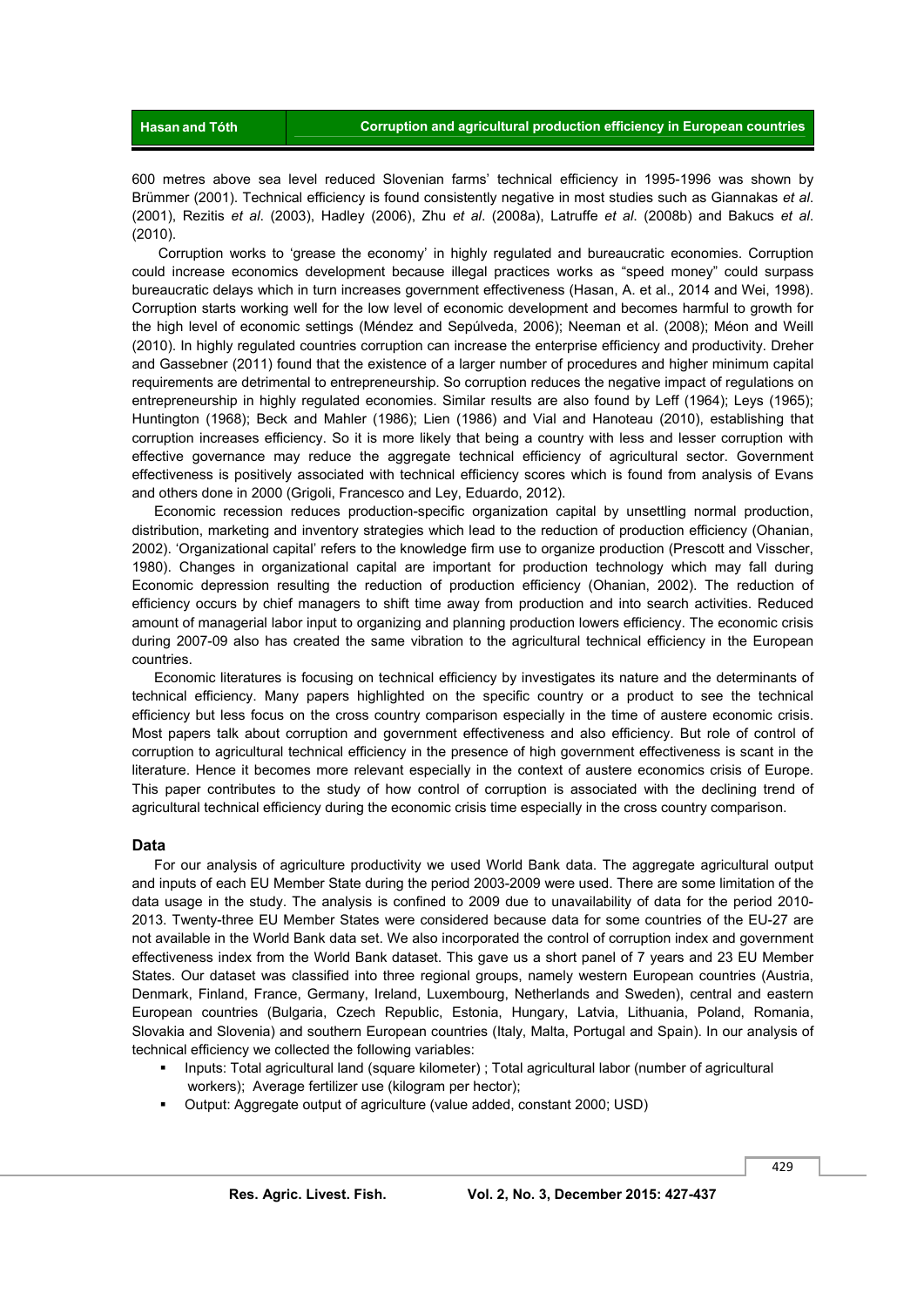From World Bank dataset we have taken total agricultural land which is measured in square kilometer of European Member States. Agricultural land consist of arable land area under permanent crops and pastures, temporary meadows, land under kitchen garden and land temporary fellow. Abandoned land is excluded. Another factor of production is labor which is measured in agricultural workers has taken into account in this analysis. We could get other factors of production such as capital, entrepreneurship, financial loans and activities etc. but due to data unavailability it was not possible. We used the two governance indicators such as control of corruption and government effectiveness to see the changes in the technical efficiency. Government effectiveness is defined by the perception of the quality of public services, civil service and the degree of its independence from political pressures. It also captures the quality of policy formulation, implementation and the credibility of the government's commitment to such policies. Control of corruption characterizes the perceptions of the extent to which public power is exercised for private gain (including petty and grand forms of corruption) by state bureaucrats (government officials, elites) and private interests. Both of these indicators such as government effectiveness and control of corruption is taken from World Governance Indicators (WGI) 2013 of the World Bank. The World Bank made this index.

#### **METHODOLOGY**

The efficiency was measured using the Data Envelopment Analysis (DEA) method which deals with the frontier analysis of the given data. DEA is a non-parametric technique which makes no assumptions about the form of the production technology. It is a non-stochastic approach and the efficiency of each firm is measured by the distance of its input-output vectors to the frontier. It fits a piece-wise linear frontier using a linear programming technique. In this method we used the input oriented method and constant return to scale. The analysis was carried out in two stages. Firstly we calculated the technical efficiency of the 23 EU Member States for the period 2003-2009, and then we analyzed the association of corruption and governance with technical efficiency for this specified period. . In this second part we used econometric regression for seeing the significant association between corruption and technical efficiency along with regional dummies and time dummies.

#### **Data Envelopment Analysis (DEA)**

The mathematical explanation of technical efficiency was first framed by Farrell (1957), who described the efficiency in an input-orientation framework, which is to say in terms of potential input reduction while holding the output level unchanged.



 **Figure 1**: Input-oriented representation of technical efficiency; Source: Farrell (1957).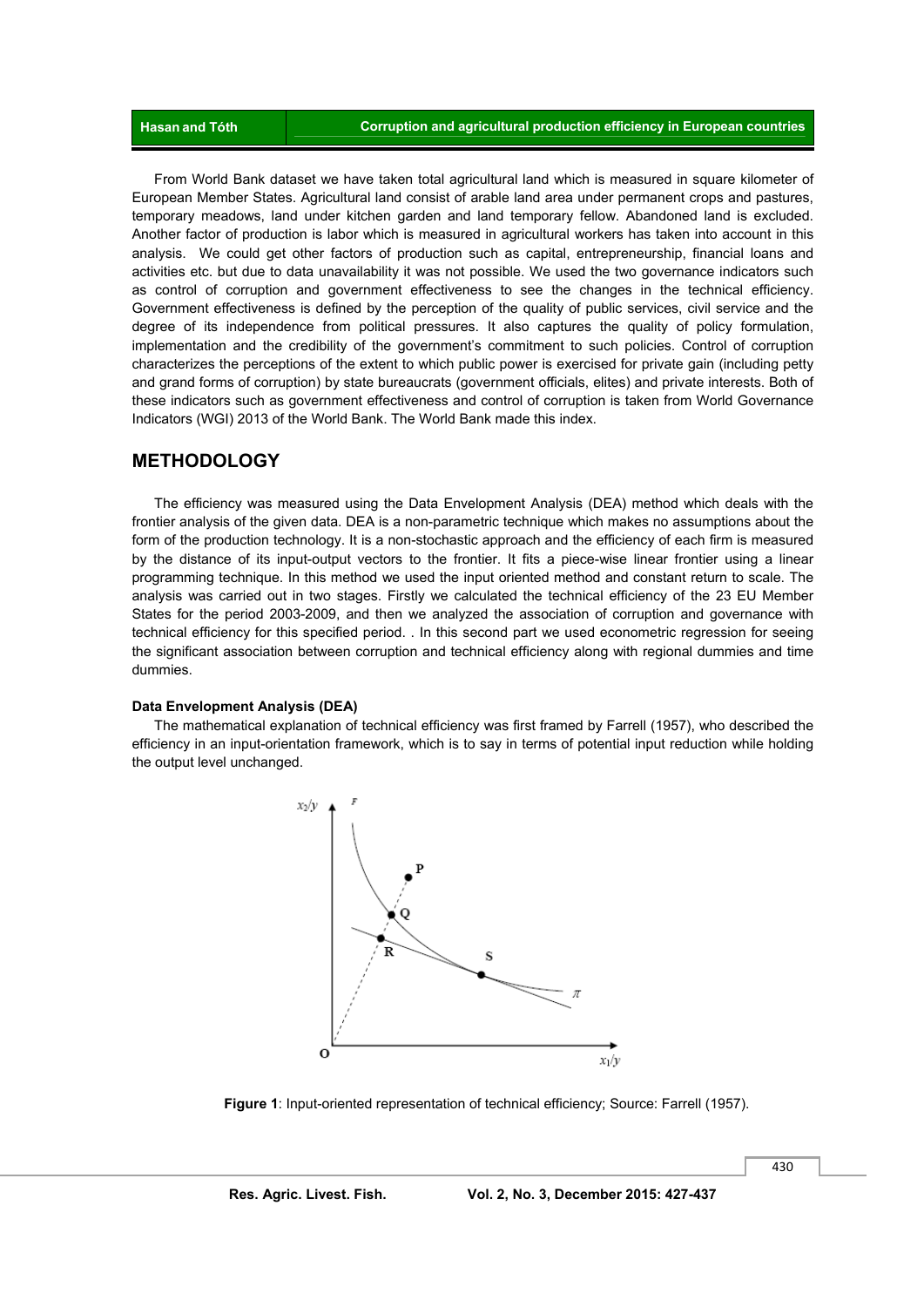Figure 1 portrays the case of a firm producing one output *y* from two inputs, *x1* and *x2*. The production frontier πF illustrates the isoquant defining the minimum possible combinations of two inputs that firms can take for producing one unit of output. The frontier confines the observations, in the sense that the observed firms should lie on or beyond it. The point Q is on the frontier but point P is not. F is the technical efficiency frontier which says that any firm lying on the frontier has no possibility of reducing one input without increasing another input, meaning that such a firm is therefore technically efficient. Firm p is not technically efficient although firm P and Q are using the same proportion of inputs shown by the constant ratio ray OP. P could reduce both inputs by PQ and still can produce the same level of output. Proportionally the potential input reduction is:

$$
\frac{pq}{qs} = \frac{qp - qq}{qs} = 1 - \frac{qq}{qs} \qquad (1)
$$

The technical efficiency of firm P is defined by:

$$
TE = \frac{\partial Q}{\partial P} \tag{2}
$$

 The measure of TE is bounded by minimum value 0 and maximum value of 1 which represent 100% or fully technically efficient where the potential input requirement is zero. Charnes *et al.* (1978) introduced the most popular method of DEA analysis with multiple input and outputs using linear programming technology. DEA is a simple and sophisticated tool to get consistent estimates of changes in technical efficiency even in the presence of noise. Evidences (Kloss and Petrick, 2014) showed that the assumption of constant technical returns to scale is confirmed. Under the Constant Return to Scale (CRS) assumption, the technical efficiency score, θ for the *i-th* firm in the input-orientation framework brings the solution for the following linear programming model (Coelli *et al*., 2005):

$$
\begin{aligned}\n\min_{\mathcal{G}, \lambda} \theta, \\
\text{St} \quad -q_i + Q\lambda \ge 0, \\
\theta x_i - \lambda \lambda \ge 0, \\
\lambda \ge 0,\n\end{aligned} \tag{3}
$$

 Assuming K inputs, M outputs and I number of firms, we can say that xi is the K×1 vector of inputs of i-th firm, and qi is the M × 1 vector of outputs of i-th firm. X is a K×I input matrix, Q is an M×I output matrix. θ is a scalar (=TE),  $\lambda$  is a I×1 vector of constants.

#### **Panel data regression: Random Effect Tobit model**

After calculating the technical efficiency score of 23 EU Member States in different years, we sought to analyse the pattern of these efficiency scores. We chose the random effect tobit regression model because out data is truncated between 0 and 1 with panel setting. To justify the use of the fixed effect or the random effect model, we used the Hausman (1978) test. This shows that the probability of chi-square value is greater than 0.05 which prescribes to use the random effect model. The Random effect assumes that the entity's error term is not correlated with the predictors which allows for time-invariant variables to play a role as explanatory variables. In equation, it can be described as:

$$
Y_{\rm ff} = \beta X_{\rm ff} + v_{\rm f} + z_{\rm ff} \qquad (4)
$$

#### **The regression model**

The regression model can be simply described as:

$$
TE_{\tilde{\mathfrak{m}}} = \beta GE_{\tilde{\mathfrak{m}}} + \gamma CC_{\tilde{\mathfrak{m}}} + \beta T_{\tilde{\mathfrak{m}}} + \varphi R_{\tilde{\mathfrak{m}}} + \omega_{\tilde{\mathfrak{l}}} + \varepsilon_{\tilde{\mathfrak{m}}} \tag{5}
$$

Where TE represents the technical efficiency of country *i* in time *t*, *β* represents the coefficient of governance effectiveness, *γ* represents the coefficient of control of corruption. *T* denotes the time dummies of each country of a specific year and *R* represents the regional dummies of the specific region.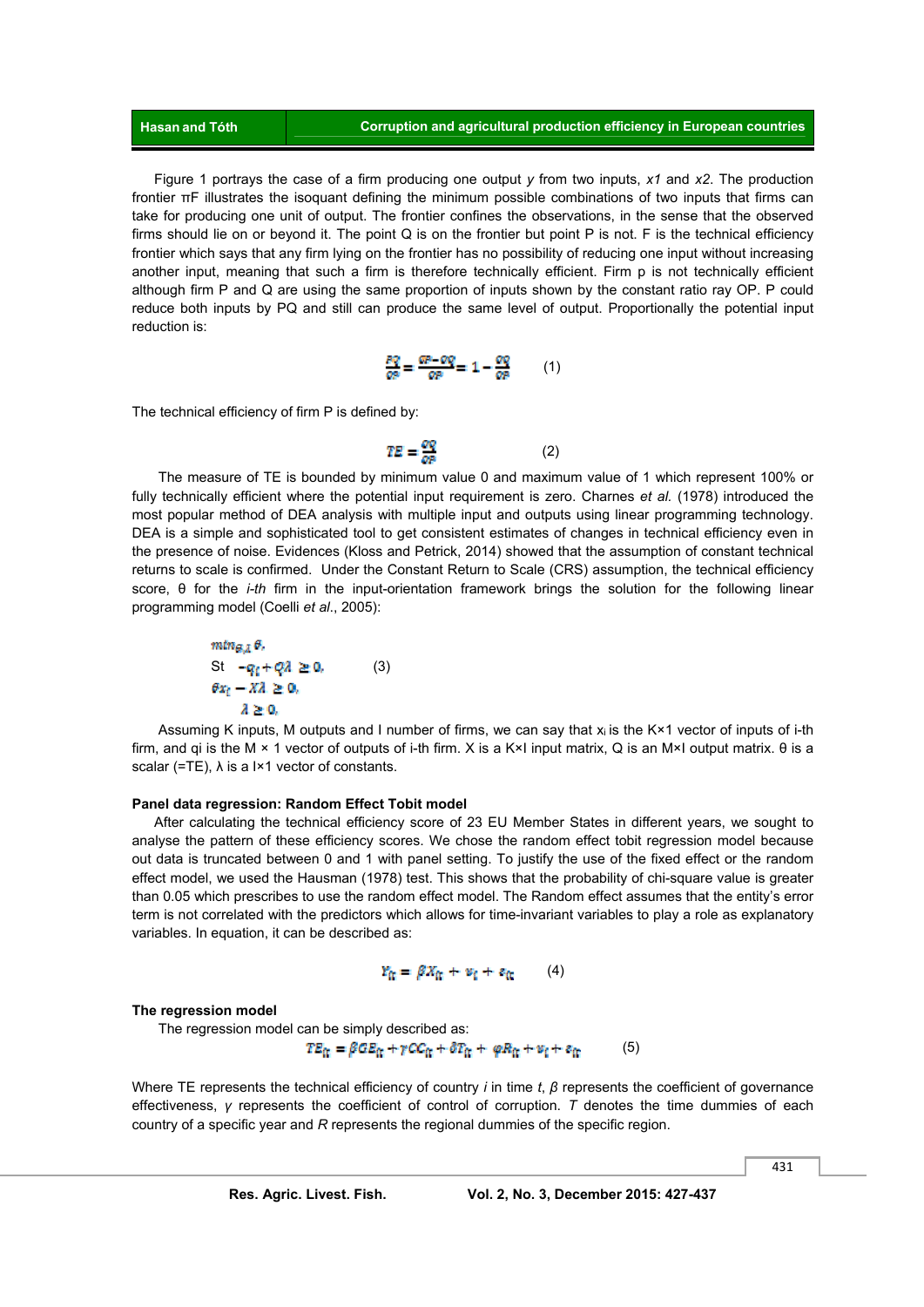#### **DISCUSSION**

The aggregate output of agriculture shows an increasing pattern from 2005 to 2009 (Figure 2). But this increased production value might be due to increased input use. Here, it is observed that some EU Member States experienced declining technical efficiency scores over time, especially in the period 2007-2009. Many factors could contribute to this decline such as government policies including the economic crisis. In the regression result we tried to capture this hypothesis.

EU Member States such as France, Italy, Netherlands and Malta could consistently maintain their technical efficiency scores at the highest level, i.e. 1 (Table 1). This means that in our analysis these countries are fully efficient in production. On the other hand, other EU Member States show a volatile trend of technical efficiency over time which means that they might using high rates of inputs to produce the same level of output. We need to test this hypothesis. The changes in the technical efficiency in 2003-2009 are mostly found in the member states like Denmark, Hungary, Ireland, Luxemburg, Poland, and Romania. Other member states also follow the same trend. In 2003, Denmark had Technical efficiency score 1 but it fails to keep it in the later stages (Table 1).



**Figure 2.** Aggregate output of agriculture (value added, constant 2000; USD); Source: Authors' calculation

EU Member States such as Denmark, Finland, France, Germany, Italy, Malta, Netherlands, Romania, Slovenia, Spain and Sweden could consistently maintain their technical efficiency scores at the highest level, which is almost more than 0.75 (Table 1). This means that in our analysis these countries are efficient in production. On the other hand, other EU Member States such as Estonia, Latvia and Lithuania have technical efficiency score almost below 0.2 which is also lower than other Central and East European member states such as Bulgaria, Czech Republic and Hungary. There are 4 member states like Luxembourg, Poland, Portugal and Slovakia have technical efficiency in between 0.3 to 0.5.

The technical efficiency of most countries in our study is volatile. There is no specific pattern by bare observation. The economic crisis began in the USA and spread throughout Europe very quickly in this period 2007-09. The financial crises led to liquidity constraints and also to economic recession. The European Commission sought to increase the output and make necessary steps to keep robust agriculture production. The financial crisis can be observed also in our analysis by assuming that technical efficiency will fall significantly in 2007-2009 in all countries. This analysis can be seen in the econometrics panel regression part of our study.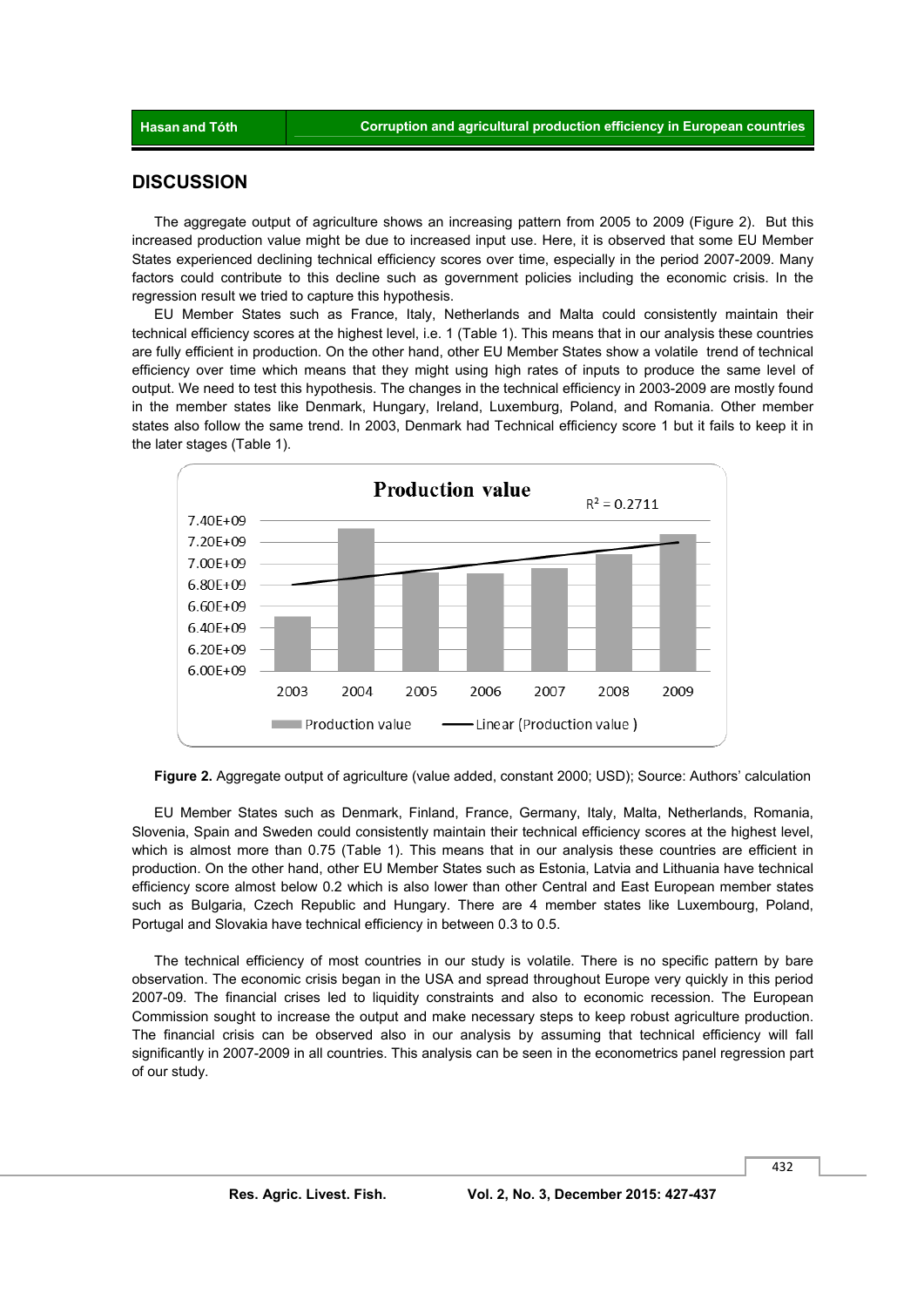

**Figure 3.** The technical efficiency score of 23 EU Member States, 2003-2009; Source: Authors' calculation

#### **Econometric analysis**

In our random effect tobit regression model (Table 2) we assumed that the economic crisis of the period 2007-2009 had a negative effect on the technical efficiency score of the EU Member States. When we analysed the model the results were significant. In our strongly balanced panel data of technical efficiency, we regressed the variable technical efficiency over all year dummies, government effectiveness, control of corruption and also on the regional dummies of the three regions, western European countries, central and eastern European countries, and southern European countries. After the random effect regression analysis, it is found that the period 2007-2009 gave significant result in the reduction of technical efficiency of all 23 EU Member States in the study (Table 2). In the period 2007-09 the technical efficiency of the countries declined significantly with 5% level of significance.

In the regional dummies it was found that the technical efficiency of the central and eastern European country declined significantly (1% level) in all years whereas the decline in the western European countries was not statistically significant (Table 2). That means that the central and eastern European countries is being less efficient.

In 2007, the technical efficiency score was significantly reduced by 0.037, followed by reductions of around 0.042 in 2008 and 0.039 in 2009. In a central and eastern European country the technical efficiency declined by 0.527 units. Although Western Europe also has an increased value it is not statistically significant in our analysis (Table 2).

Although *government effectiveness* is not significant, the *control of corruption* is highly significant at the 1% level (Table 2). This implies that if control of corruption increases by 1 per cent then the technical efficiency is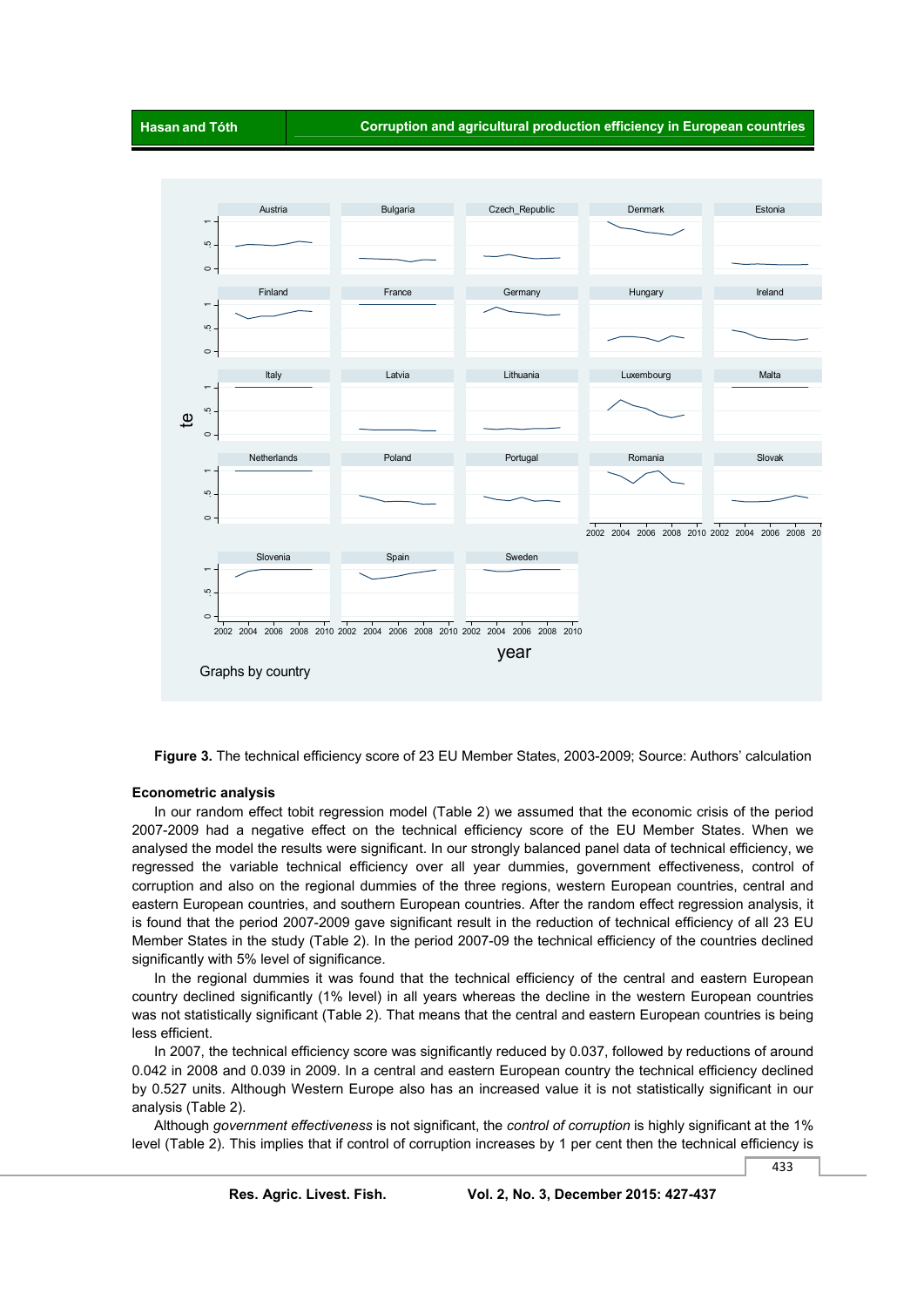likely to decline by 0.12. May be there are some other factors that work for this relationship but our present data doesn't allow us to investigate the causality how control of corruption affect technical efficiency. But it gives us the sign of negative association which in a sense supports the 'grease the wheel' hypothesis which is, if a country increases the control of corruption with high government effectiveness, the technical efficiency of agricultural production is likely to decrease.

| Country                 | 2003 | 2004 | 2005 | 2006 | 2007 | 2008 | 2009 |
|-------------------------|------|------|------|------|------|------|------|
| Austria                 | 0.47 | 0.52 | 0.51 | 0.49 | 0.53 | 0.58 | 0.55 |
| Bulgaria                | 0.22 | 0.21 | 0.20 | 0.19 | 0.15 | 0.19 | 0.18 |
| <b>Czech Republic</b>   | 0.27 | 0.26 | 0.30 | 0.25 | 0.21 | 0.22 | 0.23 |
| Denmark                 | 1.00 | 0.87 | 0.84 | 0.78 | 0.75 | 0.71 | 0.84 |
| Estonia                 | 0.12 | 0.09 | 0.10 | 0.09 | 0.08 | 0.08 | 0.09 |
| Finland                 | 0.82 | 0.70 | 0.76 | 0.76 | 0.82 | 0.88 | 0.86 |
| France                  | 1.00 | 1.00 | 1.00 | 1.00 | 1.00 | 1.00 | 1.00 |
| Germany                 | 0.84 | 0.95 | 0.86 | 0.83 | 0.81 | 0.77 | 0.79 |
| Hungary                 | 0.24 | 0.32 | 0.32 | 0.29 | 0.22 | 0.34 | 0.29 |
| Ireland                 | 0.46 | 0.41 | 0.30 | 0.26 | 0.26 | 0.25 | 0.27 |
| Italy                   | 1.00 | 1.00 | 1.00 | 1.00 | 1.00 | 1.00 | 1.00 |
| Latvia                  | 0.12 | 0.10 | 0.10 | 0.10 | 0.10 | 0.09 | 0.09 |
| Lithuania               | 0.13 | 0.11 | 0.13 | 0.11 | 0.13 | 0.13 | 0.15 |
| Luxembourg              | 0.52 | 0.74 | 0.62 | 0.56 | 0.43 | 0.36 | 0.42 |
| Malta                   | 1.00 | 1.00 | 1.00 | 1.00 | 1.00 | 1.00 | 1.00 |
| Netherlands             | 1.00 | 1.00 | 1.00 | 1.00 | 1.00 | 1.00 | 1.00 |
| Poland                  | 0.47 | 0.42 | 0.34 | 0.35 | 0.34 | 0.29 | 0.30 |
| Portugal                | 0.45 | 0.39 | 0.36 | 0.44 | 0.35 | 0.37 | 0.34 |
| Romania                 | 0.97 | 0.89 | 0.73 | 0.95 | 1.00 | 0.76 | 0.72 |
| Slovakia                | 0.37 | 0.34 | 0.34 | 0.35 | 0.41 | 0.47 | 0.43 |
| Slovenia                | 0.84 | 0.96 | 1.00 | 1.00 | 1.00 | 1.00 | 1.00 |
| Spain                   | 0.93 | 0.80 | 0.82 | 0.86 | 0.92 | 0.95 | 0.99 |
| Sweden                  | 1.00 | 0.96 | 0.96 | 1.00 | 1.00 | 1.00 | 1.00 |
| Source: own calculation |      |      |      |      |      |      |      |

**Table 1.** The technical efficiency score of 23 EU Member States, 2003-2009.

## **CONCLUSION**

The technical efficiency of many European countries or member states has declined over the period 2003- 2009 and it is significantly lower in 2007-2009. Most countries of Europe show this tends with some exceptions. Some countries are having trend of stagnant for years and some are even better. However, to find the relationship of control of corruption with this technical efficiency scores we find that control of corruption is negatively associated with the technical efficiency score. Government effectiveness is also negatively associated but it is not significant in our analysis. We added other control variables such as the year dummies and the regional dummies to see the robustness of our results and we have found that control of corruption still significantly impacting the technical efficiency. We have also noticed that in the regression results technical efficiency is significantly lower in the years of 2007-09which signifies the austere economic crisis in Europe. So we can say that economic crisis is also impacting technical efficiency negatively although the impact is less than 10% reduction of technical efficiency. The central and eastern European countries are becoming less efficient than the western European countries according to the regression model result.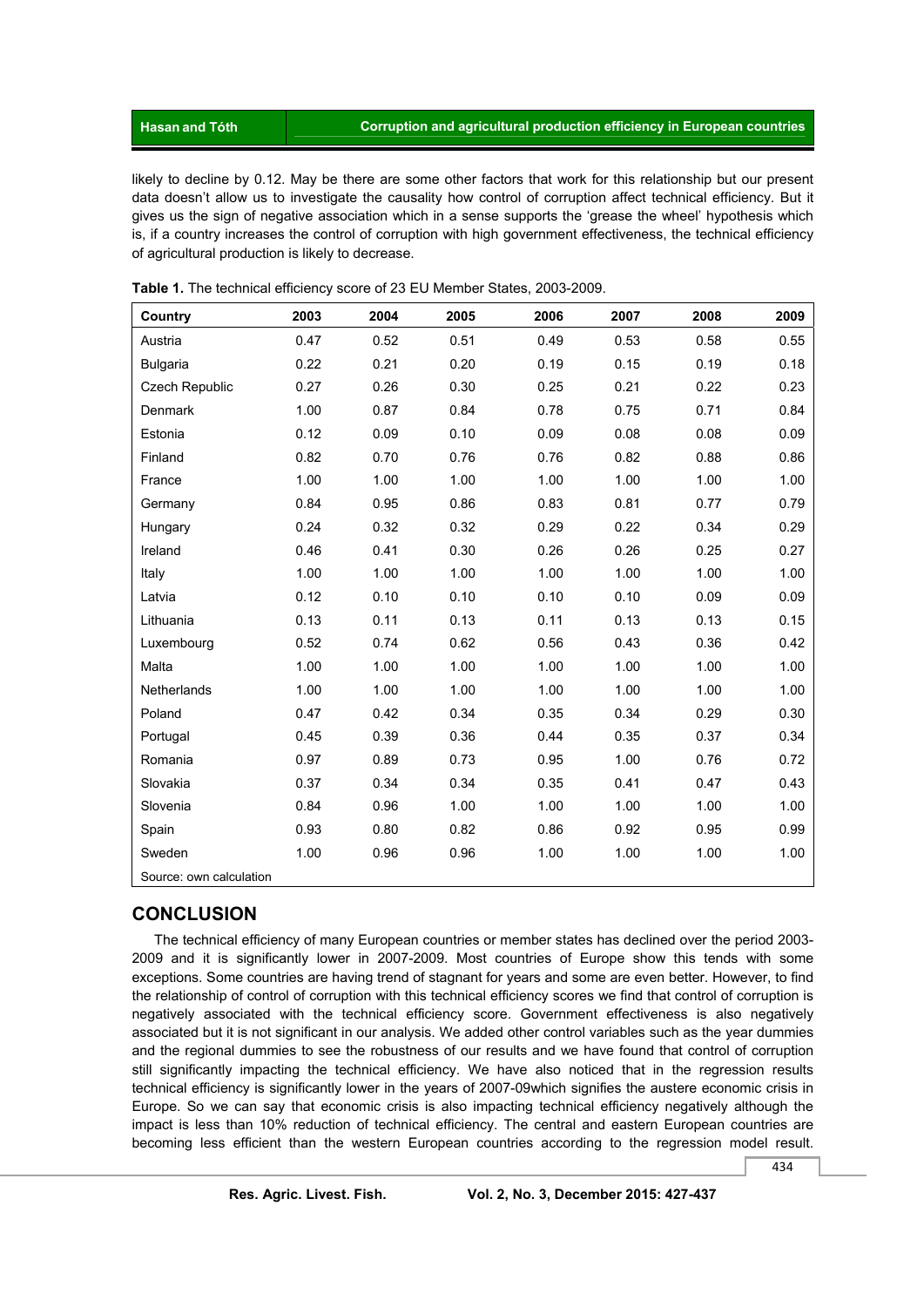Technical efficiency of central and eastern European countries is reduced by 0.52 point which is significant at 1% level. So central and eastern European countries are facing hardship of technical efficiency loss especially in the time of austere economic crisis for the agricultural production.

The result in this paper shows basically the association among these variables. Other factors related to productivity also affect the efficiency which cannot be observed from this paper due to data limitation and also methodological stringency. Other methodologies could establish the causality among these variables and establish the relationships. However, this paper acknowledges these limitation invites more research on impact assessment. The produced results in this paper is robust and justified with panel data regression model which clearly reveals the association of the variables with the technical efficiency of the agriculture production in Europe.

| <b>Dependent variable:</b><br><b>Technical Efficiency score</b> | <b>Co-efficient</b> | <b>Standard error</b> |  |  |  |  |
|-----------------------------------------------------------------|---------------------|-----------------------|--|--|--|--|
| Control of Corruption                                           | $-0.123***$         | 0.045                 |  |  |  |  |
| <b>Government Effectiveness</b>                                 | $-0.018$            | 0.037                 |  |  |  |  |
| <b>Year 2004</b>                                                | $-0.008$            | 0.016                 |  |  |  |  |
| <b>Year 2005</b>                                                | $-0.033$            | 0.016                 |  |  |  |  |
| <b>Year 2006</b>                                                | $-0.026$            | 0.017                 |  |  |  |  |
| <b>Year 2007</b>                                                | $-0.037**$          | 0.017                 |  |  |  |  |
| <b>Year 2008</b>                                                | $-0.042**$          | 0.017                 |  |  |  |  |
| <b>Year 2009</b>                                                | $-0.039**$          | 0.016                 |  |  |  |  |
| central and eastern Europe                                      | $-0.527***$         | 0.162                 |  |  |  |  |
| western Europe                                                  | 0.091               | 0.170                 |  |  |  |  |
| Observation                                                     | 161                 |                       |  |  |  |  |
| Number of countries                                             | 23                  |                       |  |  |  |  |
| Wald $chi2(10)$                                                 | 30.81               |                       |  |  |  |  |
| Prob> chi2                                                      | $0.0006***$         |                       |  |  |  |  |
| Integration points                                              | 12                  |                       |  |  |  |  |
| rho                                                             | 0.960398            |                       |  |  |  |  |
| /sigma_u                                                        | $0.27***$           | 0.040                 |  |  |  |  |
| /sigma e                                                        | $0.05***$           | 0.003                 |  |  |  |  |
| note: *** p<0.01, ** p<0.05, * p<0.1                            |                     |                       |  |  |  |  |
| Source: own calculation                                         |                     |                       |  |  |  |  |

**Table 2.** Random effect tobit model regression analysis of panel data

#### **ACKNOWLEDGMENTS**

The authors acknowledge the comments of Professor Imre Fertő and Dr. Tamas Mizik from Corvinus University of Budapest when the paper was presented in the conference of Hungarian Association of Agriculture Economics organized by Corvinus University of Budapest, May 3, 2013. The authors are indebted to the comments received from the NJF Seminar 467, Economic framework conditions, productivity and competitiveness of Nordic and Baltic agriculture and food industries, 12-13 February 2014, Tartu, Estonia. The authors acknowledge the financial support of the Hungarian Scientific Research Fund (OTKA, K 84327) 'Integration of small farms into the modern food chain'.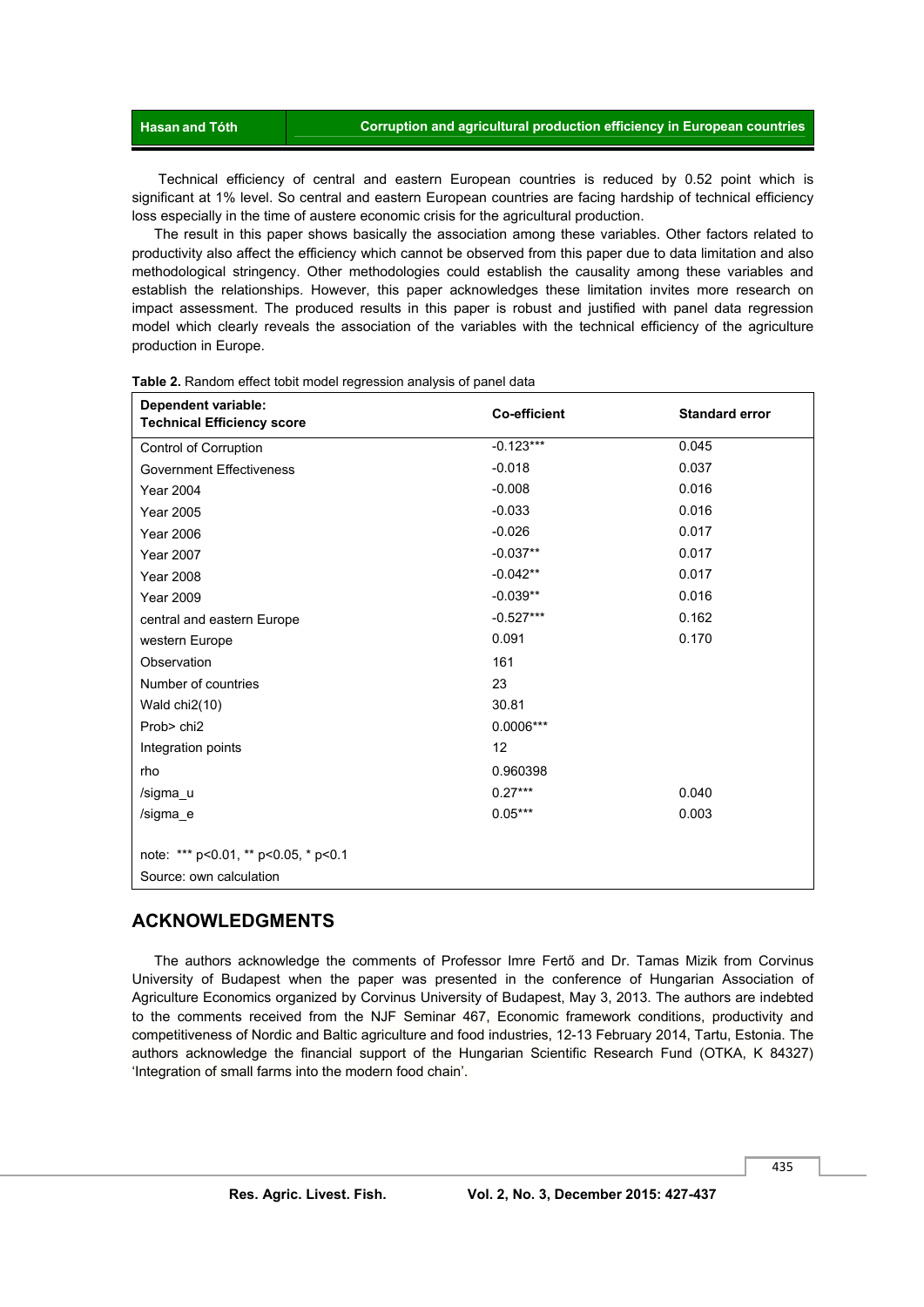## **CONFLICTS OF INTEREST**

The authors declare that there is no conflict of interest regarding the publication of this paper.

## **REFERENCES**

- 1. EC, 2009. Impact of the current economic and financial crisis on potential output. Occasional Papers No. 49. Brussel: European Commission.
- 2. Zhu X, Demeter R and Oude Lansink A, 2008a. Competitiveness of Dairy Farms in Three Countries: The Role of CAP Subsidies, Paper presented at the 12th EAAE Congress, Gent, Belgium.
- 3. Carroll J, Greene S, O'Donoghue C, Newman C and F Thorne, 2009. Productivity and the Determinants of Efficiency in Irish Agriculture (1996-2006). Paper presented at the 83rd AES Conference, Dublin, Ireland.
- 4. Morrison Paul C, Johnston W and G Frengley, 2000a. Efficiency of New Zealand sheep and beef farming: The impact of regulatory reform. The Review of Economics and Statistics**,** 82: 325-337.
- 5. Brümmer B, Glauben T and W Lu, 2006. Policy reform and productivity change in Chinese agriculture: A distance function approach. Journal of Development Economics, 81: 61-79.
- 6. Lambarra F, Stefanou S, Sarra T and J Gil, 2009. The impact of the 1999 CAP reforms on the efficiency of the COP sector in Spain. Agricultural Economics**,** 40: 355-364.
- 7. Latruffe L, Balcombe K, Davidova S and K Zawalinska, 2004. Determinants of technical efficiency of crop and livestock farms in Poland. Applied Economics, 36: 1255-1263.
- 8. Nasr R, Barry P and P Ellinger, 1998. Financial structure and efficiency of grain farms. Agricultural Finance Review, 58: 33-48.
- 9. Munroe D, 2001. Economic efficiency in Polish peasant farming: An international perspective. Regional Studies, 35: 461-471.
- 10. Helfand S and E Levine, 2004. Farm size and the determinants of productive efficiency in the Brazilian Center-West. Agricultural Economics, 31: 241-249.
- 11. Hadley D, 2006. Efficiency and Productivity at the Farm Level in England and Wales 1982 to 2002, Final Report to Defra. London: Defra.
- 12. Rios A and G Shively, 2006. Farm size and nonparametric efficiency measurements for coffee farms in Vietnam. Forests, Trees, and Livelihoods, 16: 397-412.
- 13. Latruffe L, Balcombe K and S Davidova, 2008a. Productivity change in Polish agriculture: An application of a bootstrap procedure to Malmquist indices. Post-Communist Economies, 20: 449-460.
- 14. Weersink A, Turney C and A Godah, 1990. Decomposition measures for technical efficiency for Ontario dairy farms. Canadian Journal of Agricultural Economics, 38: 439-456.
- 15. Sharma K, Leung P and H Zaleski, 1999. Technical, allocative and economic efficiencies in swine production in Hawaii: A comparison of parametric and nonparametric approaches. Agricultural Economics**,** 20: 23-35.
- 16. Brümmer B and Loy J P, 2000. The technical efficiency impact of farm credit programmes: A case study in Northern Germany. Journal of Agricultural Economics, 51: 405-418.
- 17. Tonsor G and A Featherstone, 2009. Production efficiency of specialized swine producers. Review of Agricultural Economics, 31: 493-510.
- 18. Hallam D and D Machado, 1996. Efficiency analysis with panel data: A study of Portuguese dairy farms. European Review of Agricultural Economics, 23: 79-93.
- 19. Bojnec S and L Latruffe, 2007. Farm Size and Efficiency: The Case of Slovenia. Paper presented at the 100th seminar of the EAAE, 'Development of Agriculture and Rural Areas in Central and Eastern Europe. Novi Sad, Serbia.
- 20. O'Neill S and A Matthews, 2001. Technical efficiency in Irish agriculture. The Economic and Social Review, 32: 263-284.
- 21. Rezitis A, Tsiboukas K and S Tsoukalas, 2003. Investigation of factors influencing the technical efficiency of agricultural producers participating in farm credit programs: The case of Greece. Journal of Agricultural and Applied Economics**,** 35: 529-541.